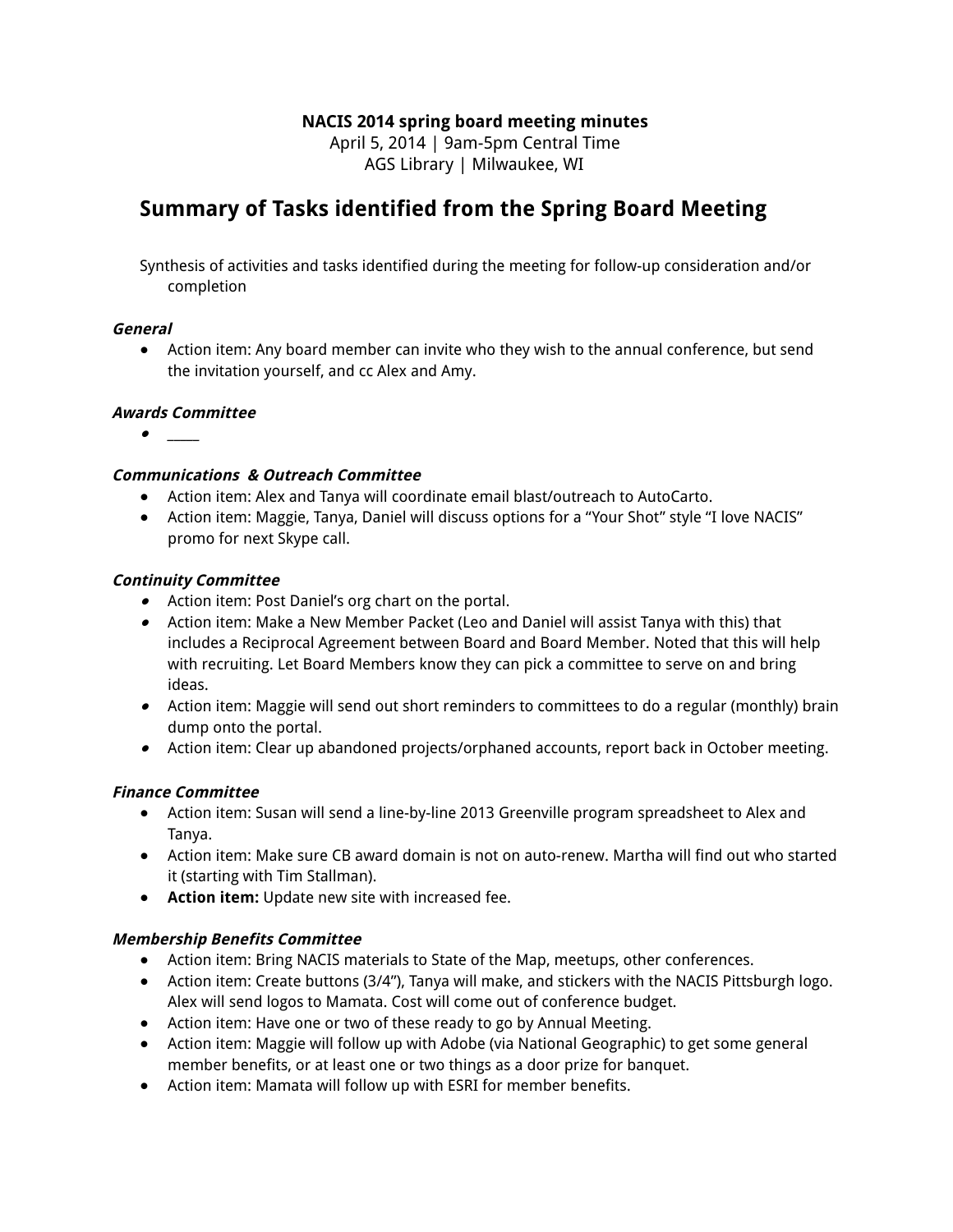- Action item: Tanya will work with Mamata to create a breakdown of where membership dues go.
- Action item: Generate ideas for increasing gender/minority diversity; share with communications committee.

#### **Nominations Committee**

- Action item: Amy will persuade Anthony Robinson to share his ICA duties to make this possible. NVK will also follow up with AR.
- Action item: be more in touch with faculty contacts at other universities. Grad students are preferred (can be more reliable than undergrads).
- Action item: Send ideas to Neil.

#### **Web Refresh Committee**

- **●** Action item: Reshuffle tiles on front page with Atlas of Design on first line of the homepage tiles.
- **●** Action item: NVK will rework Gallery page.
- **●** Action items: Include a direct link to twitter hashtag search on main page; add NACIS twitter handles to Contact page.
- **●** Action item: Andy volunteered to research Twitter waterfall graphic for annual meeting tweets.
- **●** Action item: Group all communication into a general NACIS News feed; the NACIS News page under Publications tab will be more like a blog. News items will always be sent to NACIS News, and no orphans!
- **●** Action item: NVK will research & discuss with contractors if there is a good plugin on WP alone or if MailChimp integration is an option for NACIS News and other email communication.
- **●** Action item: Pat will update LinkedIn page (needs to be open groups)
- **●** Action item: Alex will coordinate with Dan Cole (sp?) of CaGIS to merge their closing night/our opening night.
- **●** Action item: Add a "Donate" field on registration and membership forms for student travel award. Old conference registration forms used to have a line for that, but we did not have that last year. It needs to be trackable, however, in treasurer reports. NVK will follow up.
- **●** Action item: Add Poster and Map Gallery entry forms to the "Participate" page. These are ready now, linked from NACIS.org.
- **●** Action item: Include SlideShare programs and program guides on Past Conference Programs page. (Important: Some program years are both PDF and other formats).
- **●** Action item: Add proper text to Student Map Award winners page.
- **●** Action items: Remove "Resources" and replace "Resources" tile on home page. Add a "Get Involved" page about board memberships &c (Alex). Add "About society" to the Community tab. Cartotalk needs a landing page to be consistent with other site behavior (Cartotalk also needs to be skinned like new site, future plan).
- **●** Action item: Consensus on the reordered dropdown menu (top to bottom): About the society, Get Involved, Cartotalk, Members, Companies, University Labs.
- **●** Action item: Change "Legal" and split into two "Bylaws" and "Constitution" sections on About page.
- **●** Action item: Add banner to AoD page.
- **●** Action item: Add link to Natural Earth (naturalearth.com) under the publications tab (will need landing page and then offsite link from the landing page, like CartoTalk change).

### **Atlas of Design Committee**

● Action item in the future: Board will examine layout in August.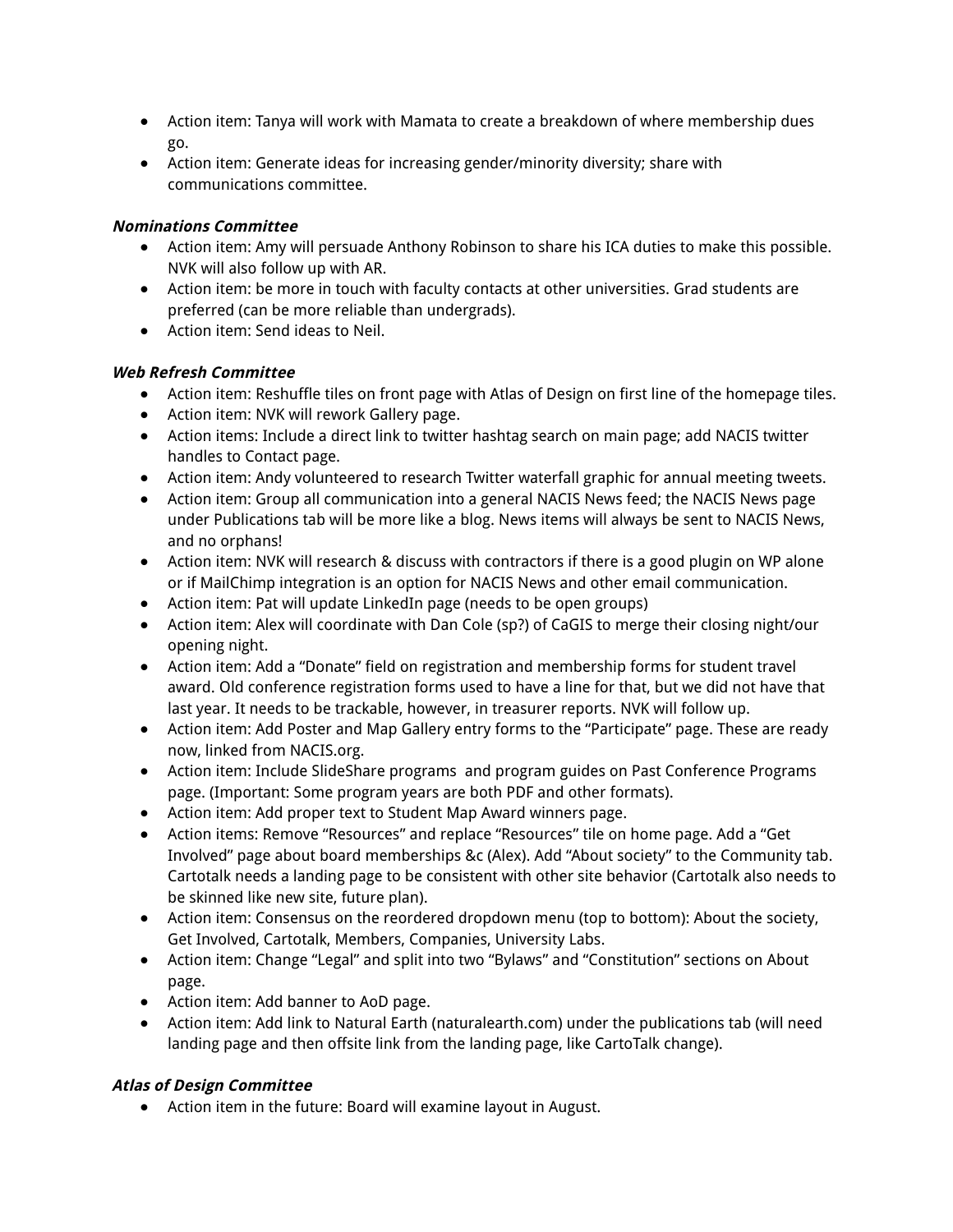- Action item: Get press quotes for 2000 copies.
- Action item: Factor in the cost of shipping atlases to Pittsburgh (~\$500), and to bring more than were brought to Portland.
- Action item: Elaine volunteered to oversee fulfillment and shipment, including seeking an alternative fulfillment center.
- Action item: Promote AoD2 before/at Wednesday evening while AutoCarto people are still there.

#### **Local Arrangements/NACIS 2014**

- Action item: Tanya will have conference call with Dan at CaGIS.
- Action item: Daniel will follow up with Carnegie Public Library for Map Giving.
- Action item: Leftover Map Gallery posterboard goes to area schools.
- Action item: NVK will have an RSVP for board meeting for food logistics.

#### **Cartographic Perspectives**

**●** \_\_\_\_

#### **CartoTalk**

- Action item: Create description of job including tasks/duties and add to continuity portal.
- Action item: NVK will follow up with Nick Springer about Cartotalk's 10th anniversary celebration. Alex suggested a map gallery or a summary of Cartotalk; also suggested was a promo in CP, NVK will liaise with Pat.

#### **Passed Motions**

- **●** December and March 2013 Minutes adopted.
- Motion to combine Outreach and Communications Committees, to control both internal communication and external outreach.
- 2014 Budget Approved.

#### **Recommendations**

**●** \_\_\_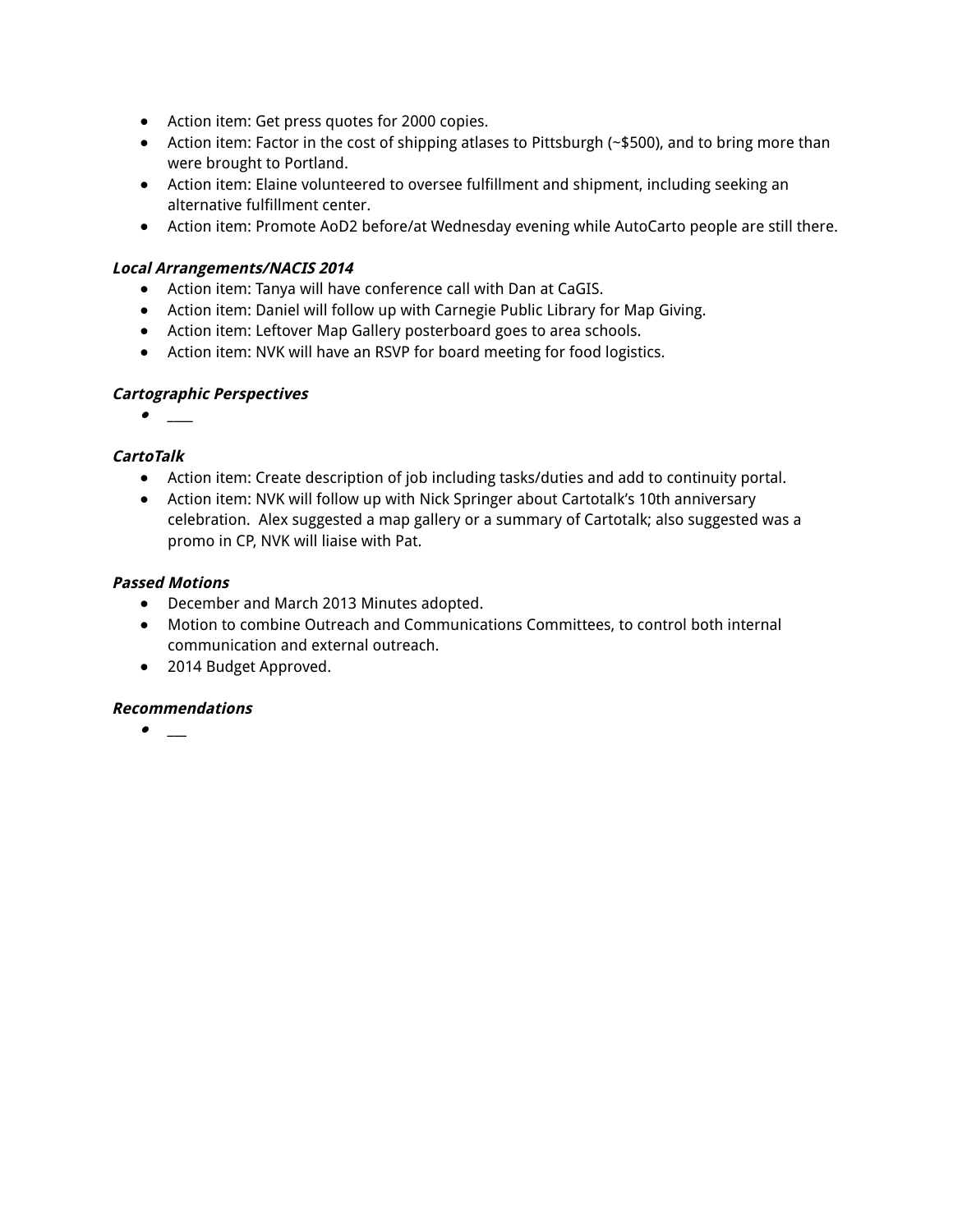### **Board Composition:**

#### **Executive Leadership**

Lou Cross | Executive Director-Annual Meeting Operators (will step down 10/2014) Tanya Buckingham | Executive Director-Annual Meeting Operations (term expires 1/2016) Susan Peschel | Business Operations (untermed) Daniel Huffman | Executive Director-Operations (term expires 1/2019)

#### **Officers**

Neil Allen | Past President (term expires 10/2014) (regrets) Nathaniel Kelso | President (term expires 10/2014) Alex Tait | Vice President & Program Chair Pittsburgh (term expires 10/2014) Amy Griffin | VP-Elect (term expires 10/2014) Jenny Marie Johnson | Treasurer (term expires 10/2014) Eliana Macdonald | Secretary (term expires 10/2015) (regrets)

#### **Board of Directors (returning)**

Martha Bostwick (term expires 10/2014) Leo Dillon (term expires 10/2014) Alethea Steingisser (term expires 10/2014) (regrets)

#### **Board of Directors (newly elected)**

Elaine Guidero | Student Board Member (term expires 10/2014) Mamata Akella (term expires 10/2015) Maggie Smith (term expires 10/2015) Andy Woodruff (term expires 10/2015)

#### **Ex-officio Members**

Patrick Kennelly | Editor of Cartographic Perspectives Hans van der Maarel | Editor of CartoTalk (regrets)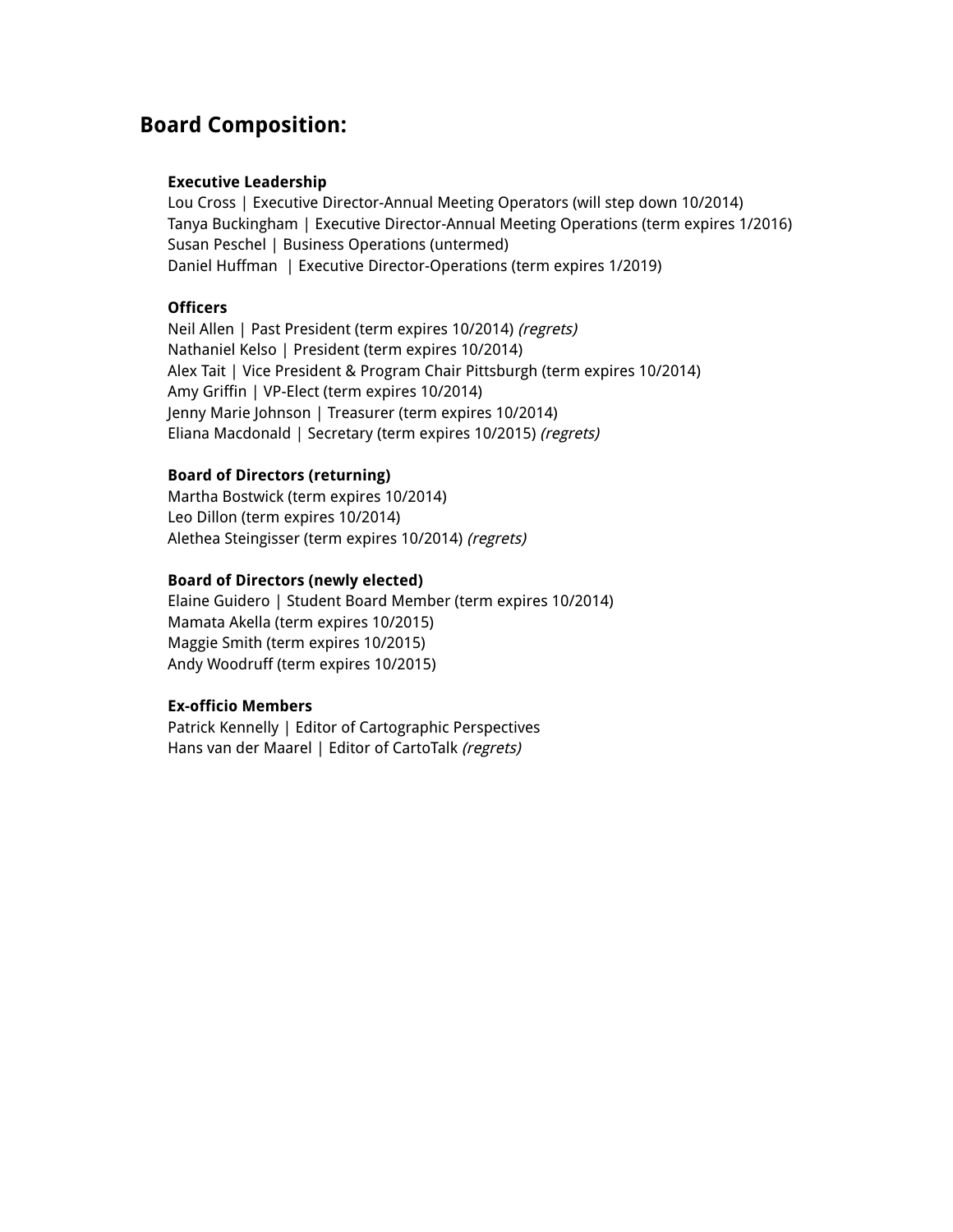## **Meeting opened at 9am CDT**

- Minutes Recorded by Elaine Guidero, edited with Nathaniel V. KELSO and Eliana Macdonald
- Agenda

# **Minor business | Nathaniel**

**• Previous minutes (Dec and Mar) were unanimously approved.** 

# **Continuity Portal Update | Maggie**

- **Portal not used as much as it should or could be. We also need more transparency** about how the society operates. A few suggestions:
	- ⋅ Order of appearance of items should be changed to make it a centralized place for communication (rather than isolated emails here and there).
	- ⋅ There is a "recent site activity" link.
	- ⋅ Add bios (2009-current) to keep knowledge of other board members up to date (but have a *word limit*) and add to public NACIS site.
	- ⋅ Avoid document duplication: long documents go in the continuity portal.
	- ⋅ Use alumni section more in the new website, and maintain old information in portal
	- ⋅ **Action item:** Post Daniel's org chart on the portal.
	- ⋅ Switch out calendar for record of skype calls?
- **EXEC** Calendar was used for auto-reminders of deadlines, but currently doesn't exist as it was on Tanya's personal calendar. We would need to move to a NACIS calendar, which never happened. Maggie suggested using GTasks as input to calendar. No separate calendar for the public.
- Use the portal to get *new board members* up to speed.
	- ⋅ **Action item:** Make a New Member Packet (Leo and Daniel will assist Tanya with this) that includes a Reciprocal Agreement between Board and Board Member. Noted that this will help with recruiting. Let Board Members know they can pick a committee to serve on and bring ideas. The org chart will be part of New Member Packet.
	- ⋅ **Action item:** Maggie will send out short reminders to committees to do a regular (monthly) brain dump onto the portal.
- Basecamp was suggested as a replacement for the portal, but too much \$ and having to get up to speed with a new system is a hassle.
- **.** Skype audio recordings were suggested, but too much chatter, and all agreed minutes are more efficient.
- Public access to board meetings was discussed. These are open to the public, but their attendance is not actively encouraged (although all members are expected to attend the annual board meeting during the conference, and this will be included in opening remarks). Also no compensation for public attendees.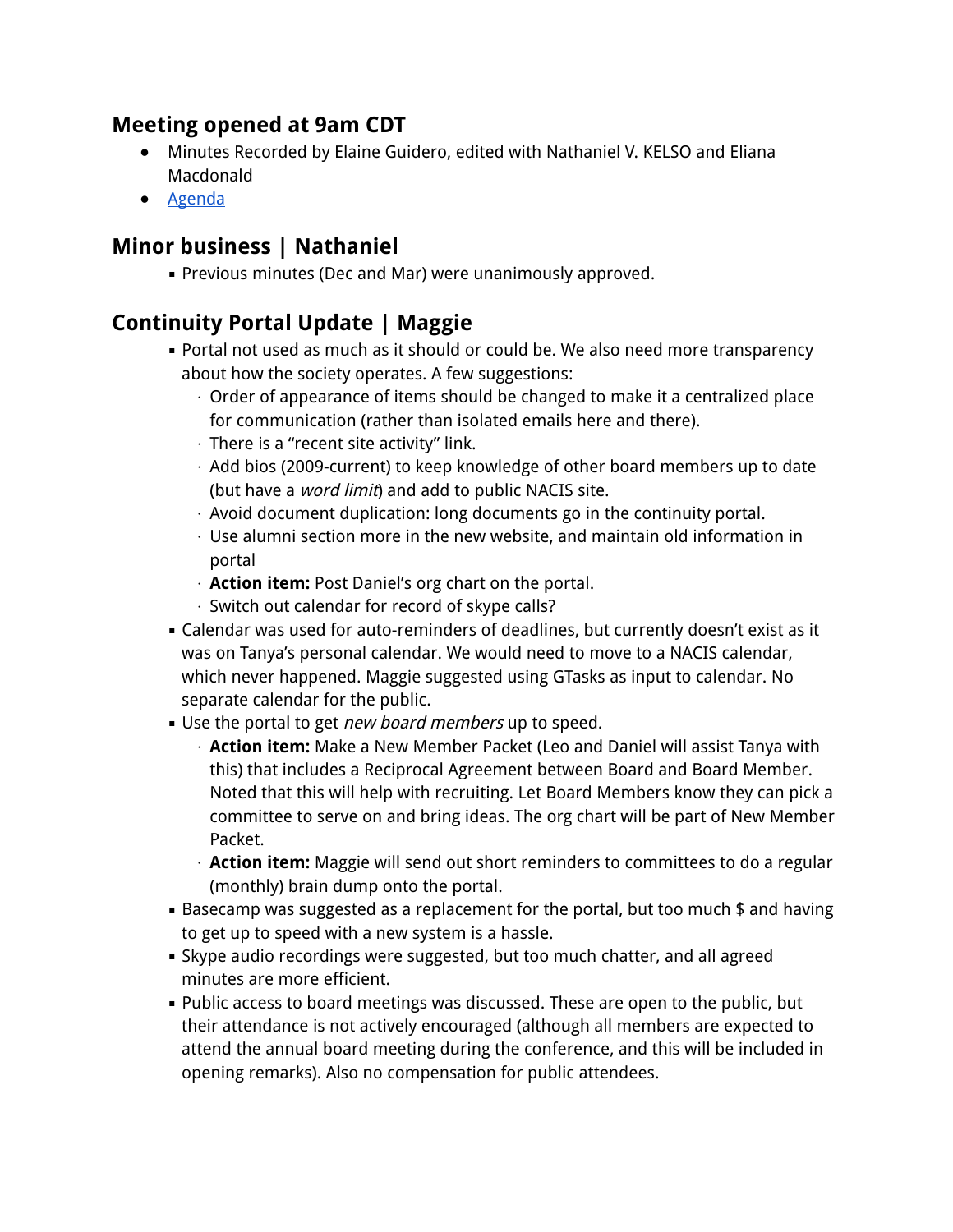- Alex and NVK will determine the moment of presidency handoff during annual board mtg.
- **EXECO COMMOVED COMMOVER CONTER** Continuity committee may dissolve once website is live.
- **Example 2** Action item: Clear up abandoned projects/orphaned accounts, report back in October meeting.

## **Membership update | Susan**

- 366 members, 74 student members, 36 subscribers, 25 affiliate members, 1 exchange journal subscriber (EBSCO).
- **.** Membership numbers will increase closer to conference date. We now also have auto reminders for renewal. NVK suggested general reminders to lapsed members. How to know if one is a member? Prior to conference, members will have to verify membership by logging in at time of registration—self-verification rather than committee verification. No more sending passwords in plain text.
- **Membership is now on a rolling basis (rather than calendar year), so it is difficult to** do comparisons. Ongoing memberships were "reset" last July, so we will be able to make comparisons this July with last year. More tooling can be added to the website to make estimating easier.
- **EX Currently we have a mailing database, not a membership database, but the new site** will have a membership database. Members will be able to search for people with similar interests, but members will be able to choose not to share their information. Our current policy of not selling or renting our mailing &/or membership database will continue to be honored.
- **EXEC** Last year(?) 1500-1700 pieces of mail were sent.
- New site addresses concerns with current website:
	- ⋅ CMS familiarity. New site will use Wordpress-based WSIWYG editor
	- ⋅ Admin and edit rights. All board members will have basic admin rights, with 1-2 full access accounts.
	- ⋅ Half of all pages on current site were orphaned. New site consolidates content to top-level menu items.

# **Nominations | Amy for Neil Allen**

- Anthony Robinson on the fence about VP-Elect nomination; 80% yes but concerned about doing both NACIS and ICA commission.
	- **Action item:** Amy will persuade him to share his ICA duties to make this possible. NVK will also follow up.
- **Election cycle was just reorganized; board members can run twice for a single** position (each term is two years). Three at-large positions are up each year for election. Three-year terms were discussed and nixed.
- **EXTEDENTS CAN ALSO FULL STATE CONTEX LATE CONTEX IS CONTEX FOR THE STATE FIGURE.** Student position.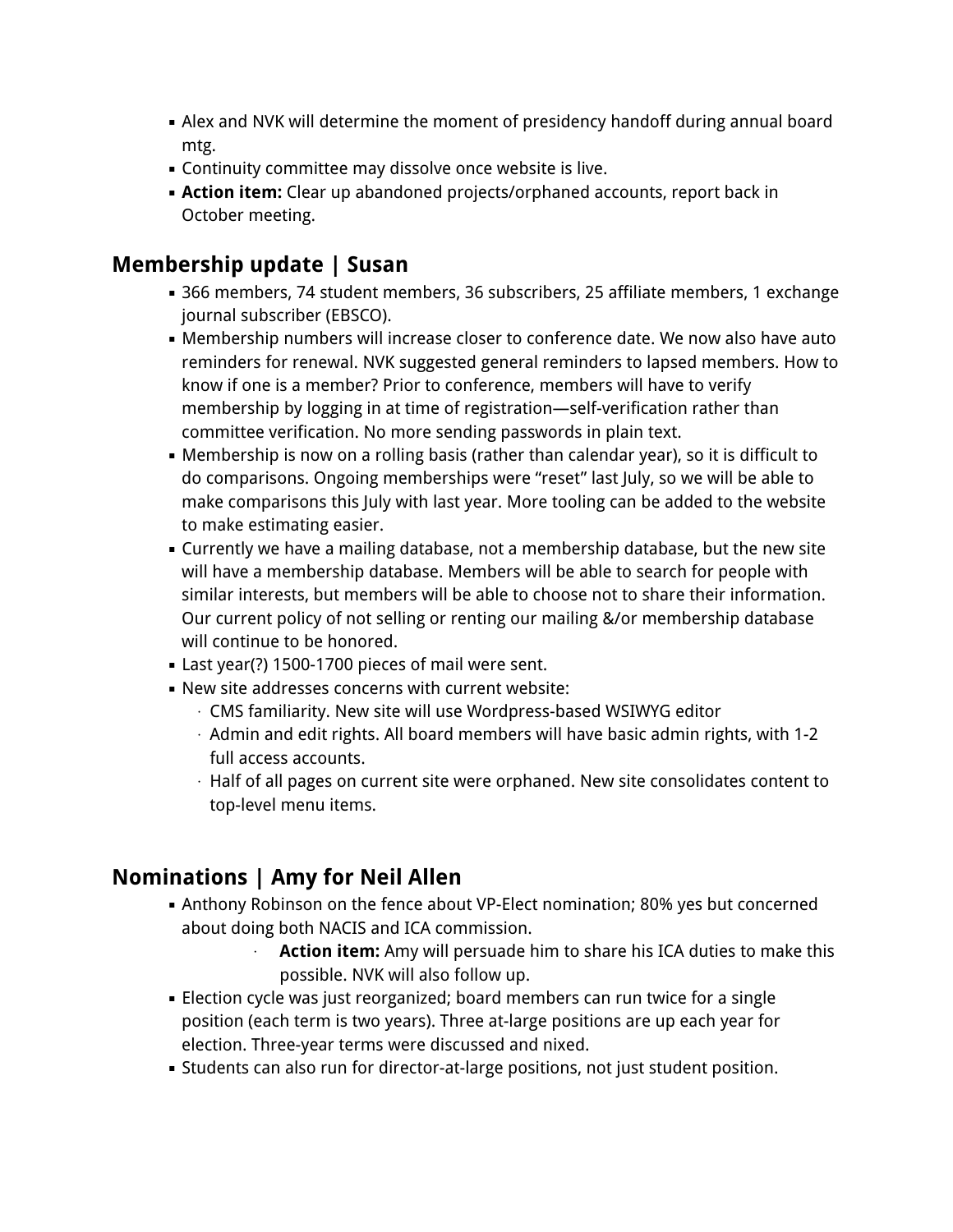- Neil expressed concern about the continued run of Penn State students, but his student contacts are not students anymore.
	- ⋅ **Action item:** be more in touch with faculty contacts at other
		- universities. Grad students are preferred; undergrads can be unreliable.
	- ⋅ **Action item**: Send nomination candidates to Neil.

# **Finance | Jenny**

- 2012 bottom line: \$140,000.
- Only lost \$300 last year. Board expenses were slightly higher than budgeted, income was slightly higher, corporate expenses much lower, general expenses lower (because multi-year projects have not come due).
	- ⋅ **Action item:** Susan will send a line-by-line 2013 Greenville program spreadsheet to Alex and Tanya.
- **Proposal to increase business travel support to \$7000 for** non-institutionally-supported board members and for ED/AMO positions; still cheaper than paying an outside party to run the conference.
- **EXE** Membership fee raised to \$50 (approved in Greenville last year).
	- **Action item:** Update new site with increased fee.

# **Cartotalk | NVK for Hans**

- **EXEL Assistant search proposed, but do we need a technical editor as an appointed** position? We currently have no technical server person; goal of finding one by October meeting.
	- **Action item:** Create description of job including tasks/duties and add to continuity portal.
	- ⋅ **Action item:** NVK will follow up with Nick Springer about Cartotalk's 10th anniversary celebration. Alex suggested a map gallery or a summary of Cartotalk; also suggested was a promo in CP, NVK will liaise with Pat.
- **.** No data yet on Cartotalk participation numbers.

# **Cartographic Perspectives | Pat**

- **.** Low on peer-reviewed submissions...how to get more content? Proposed to have more special issues. Amy suggested talking to current ICA Education Commission chair to get more publications, as ICA has an imperative to produce publications.
	- Also suggested: increasing outreach, pull some things from Cartotalk for the practical cartography corner. New website will make it easier for people to be involved without being on the board.
- Switching to American Printing due to printing issues with current printer; \$450/issue increase (if 3 per year), although these numbers can fluctuate, now that we have a lower page count (due to 2-column design). American Printing will also handle shipping.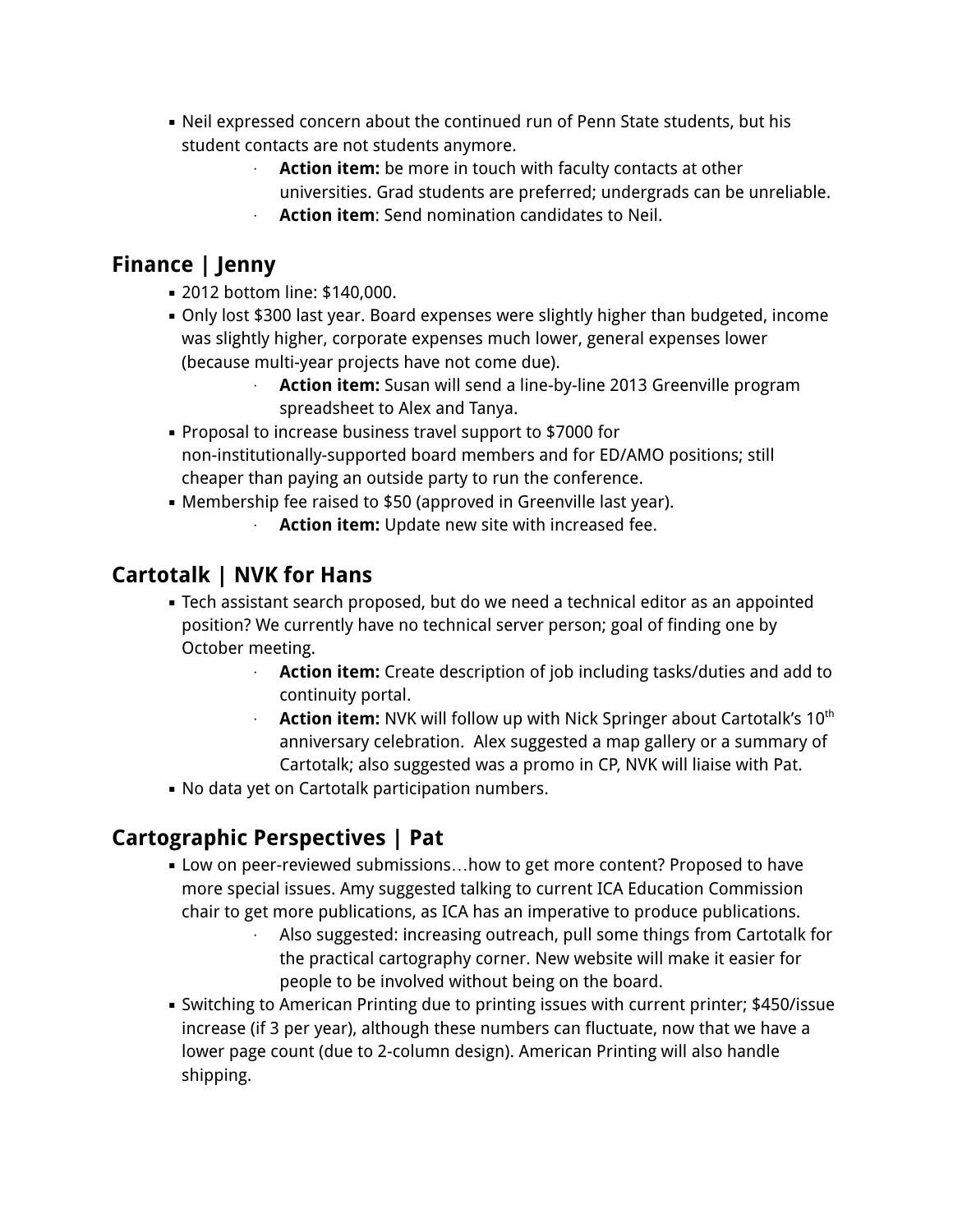- Discussion of student volunteer to handle DOI transition of 700+ articles in archive/relicensing old articles/returning copyright. DOI fee is \$10-\$15 per article.
	- ⋅ Overall quote for a student to do DOI assignment and copyright return/author tracking-down is \$9600, assuming 10 pieces per issue.
	- ⋅ Discomfort with assuming the entire scope of project, especially when authors haven't asked for copyright back. May be an unnecessary expense.
- Nick Perdue was the winner of the student paper award. Will be announced to general membership at conference, but Nick will be told beforehand so that he can attend.

# **Pittsburgh AM Planning | Alex**

- Mandatory board meeting at 7 p.m. on Tuesday October  $7<sup>th</sup>$ , prior to conference.
- Coordination with end of AutoCarto/beginning of NACIS.
	- ⋅ Co-registration. AutoCarto attendees will receive a discount on NACIS registration.
	- **EXECTIONA IT Action item:** Tanya will have conference call with Dan at CaGIS. ⋅ Carnegie Public Library map-giving event with AutoCarto; maybe all day or
		- half-day event; outreach budget will be used for this.
			- **EXECT** Action item: Daniel will follow up with Carnegie Public Library.
	- ⋅ Wednesday night co-event with AutoCarto closing? Or we could open Wednesday opening reception to AutoCarto with a bit more extra expense.
- **EXECT** Lou suggested outreach to public schools to attend map gallery.
	- **Action item:** Leftover posterboard goes to area schools.
	- **Action item:** NVK will have an RSVP for board meeting for food logistics.
- **Geographic Data Collection Day.**

## **Awards | Martha**

- Everything is OK for now; travel grant applications are due July 15 (professional), Sept 1 (student).
- . When Martha retires from committee service, Leo will take over chairmanship of Awards Committee in the fall to ensure continuity.
- **EX Award is part of the Awards Committee duties; committee needs to coordinate** with Tim Stallmann, as the rest of the CB Award Board is dissolved. However, this won't be awarded again until 2015, so it's not urgent.

# **Communications and Outreach | Tanya & Daniel**

- **Motion by Leo (seconded by Martha) to combine Outreach and Communications** Committees, to control both internal communication and external outreach. Motion passed; but these will remain separate line items in the budget.
- **EXECONTIGLEY SETAL SET ASSET IS A SET ASSET IS SET ASSET** See Continuity Portal for modia guidelines.
- Maggie asked if documentation for these two will be combined in the portal; Tanya will look into it.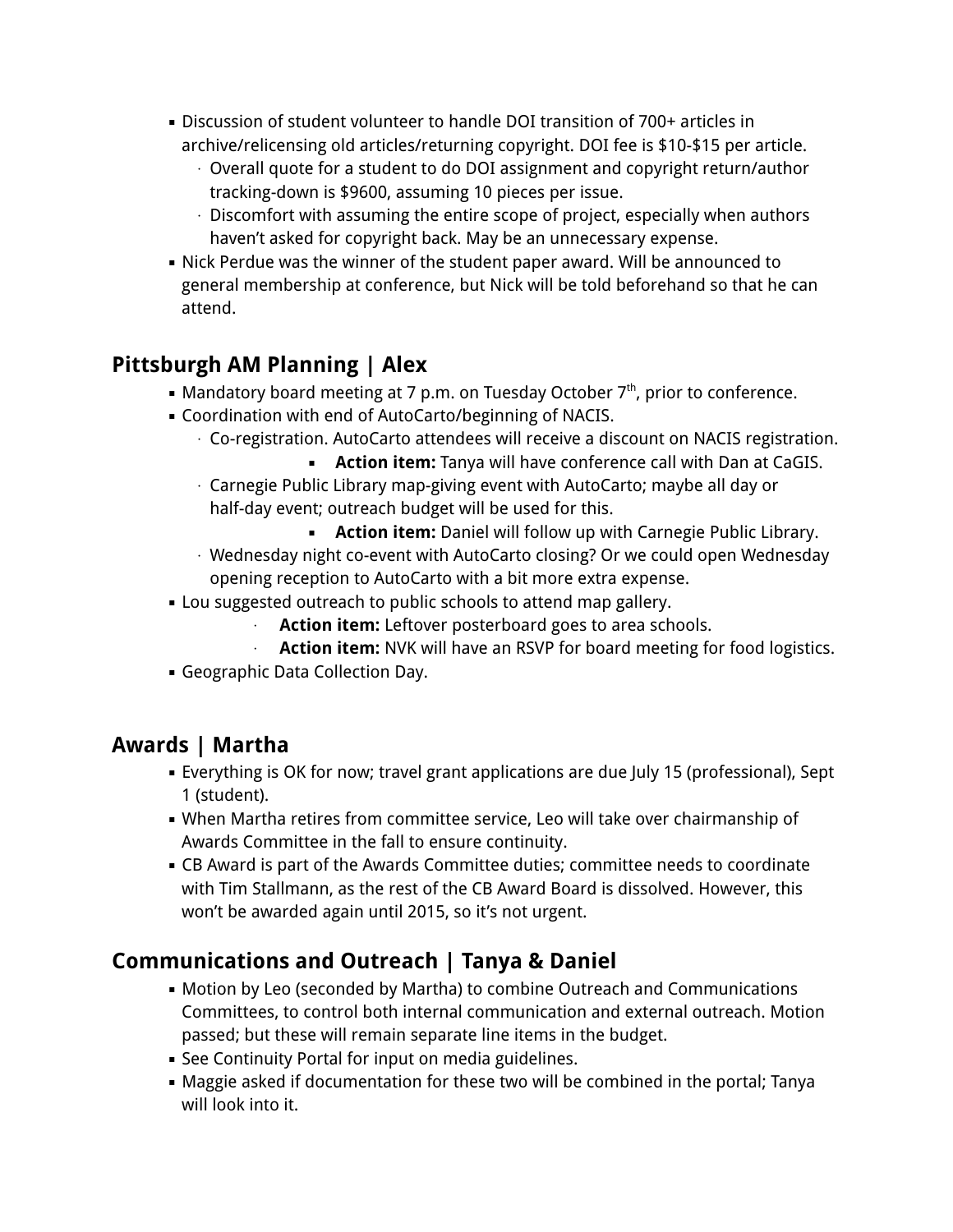- **Action item:** Alex and Tanya will coordinate email blast/outreach to AutoCarto.
- **.** Sam Matthews will be primary point of contact for web editing, etc.
- Maggie proposed a "Your Shot" idea (similar to that of National Geographic) to get a low-bar level of student involvement with NACIS, where people send in their own maps or cartographic illustrations.
	- ⋅ Maybe a cartographic challenge by a cartographer?
	- ⋅ Submissions leading to a curated collection.
	- ⋅ Communicated/held via CartoTalk.
	- ⋅ **Action item:** Maggie, Tanya, Daniel will discuss for next Skype call.

## **Atlas of Design | Daniel**

- 300 submissions, decisions by May 1. Page count not determined yet; we will have 30 submissions and a few honorable mentions. Will be released on October at Annual Meeting.
	- ⋅ **Action item in the future:** Board will examine layout in August.
- *Production costs for AoD2* will be about \$20/volume, depending on size of press run. We will break even at 1000 copies sold, but demand for original AoD suggests we can get away with a larger initial press run (which will be cheaper than getting reprints).
	- ⋅ **Decided:** 1500 copies in initial press run; added to budget. We have 9500 in budget for s/h and storage costs.
	- ⋅ Final press quote will be known in July-ish; final press file will be delivered at end of August.
	- ⋅ **Action item:** Get press quotes for 2000 copies too.
	- ⋅ **Action item:** Factor in the cost of shipping atlases to Pittsburgh (~\$500), and to bring more than were brought to Portland.
- **Discussion about fulfillment and storage. Where to store AoD2 when not in** Pittsburgh?
	- $\cdot$  AoD committee will hand off the task of securing storage and handling shipping to a different committee, TBD.
	- ⋅ NVK asked why not use Amazon as we did in the past: it's cheap and quick; currently \$4/book domestic, \$18-20 int'l. Daniel brought up the ethical issues with Amazon distribution and advocated going with a more socially responsible fulfillment center (e.g., EpiHab). We will have to raise s/h costs if we do.
		- **EXECT** Action item: Elaine volunteered to oversee fulfillment and shipment, including seeking an alternative fulfillment center.
- Consider having a presale, starting in August, to get a better idea of what to bring to Pittsburgh/estimate how large the press run will be (Lou, Daniel).
	- ⋅ **Suggestion:** add the sales form to the website (NVK); push on social media (DH).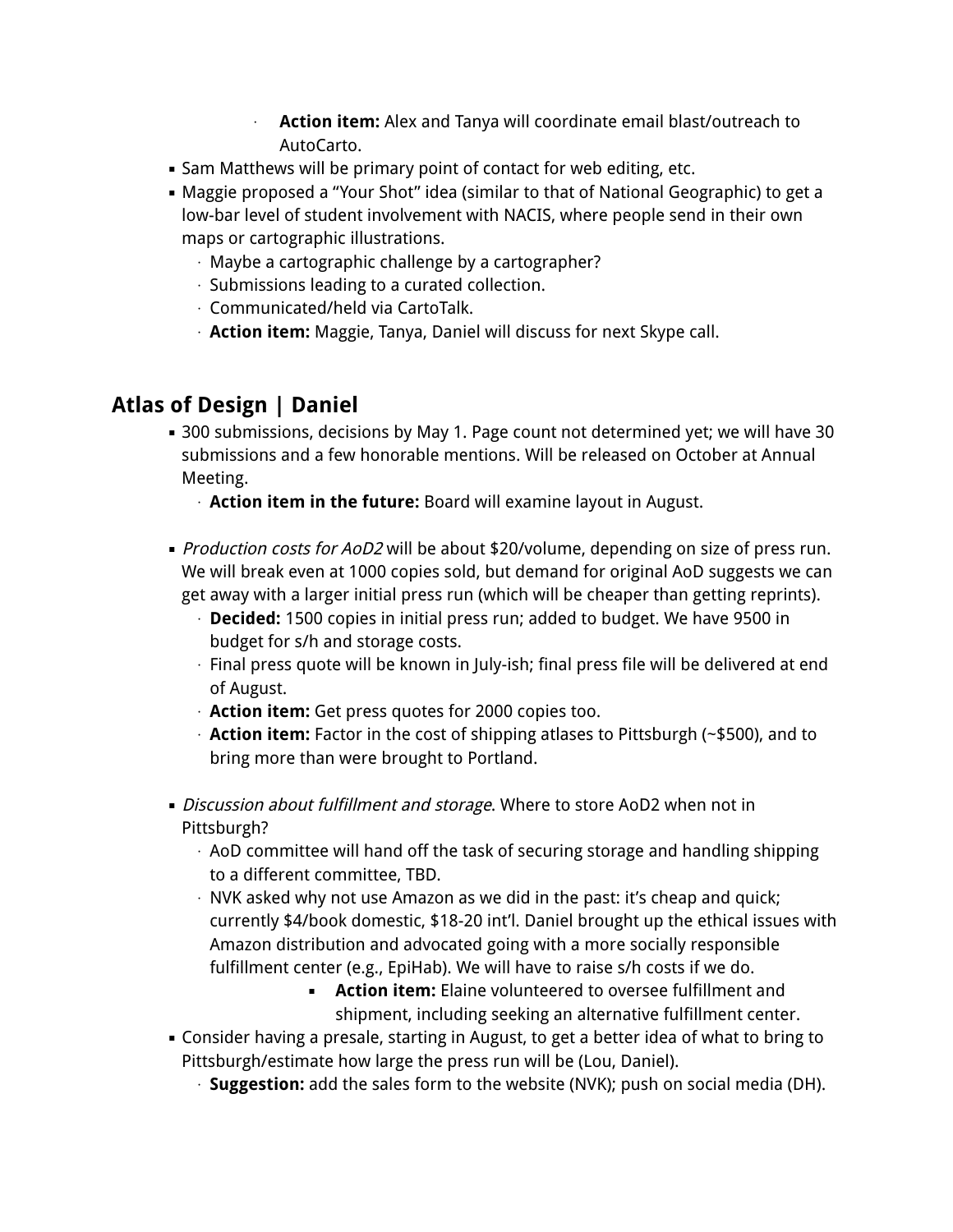- **Suggestion:** Link membership to sales to get an order discount, or distribute a promo code.
- $\bullet$  39 copies of the 1<sup>st</sup> edition remain in inventory; a few will be held back for "Collector's Editions."
- **.** Jenny brought up AoD2 republishing rights; Daniel replied that submitters sign an agreement that they are authors and thus republishing is OK and there are no reproduction fees, though Daniel would want to ask permission beforehand.
- **.** NVK mentioned the issue of publishing AoD-submitted work onto the website. Authors already sign an agreement that their work can be used for advertising the AoD.
- **.** Amy asked about volunteer translators to put book copy on website (not just call for participation). No volunteers yet.
- **EXTED FEDITION IDEA** was proposed, but rejected, since we use AoD as a promo piece for NACIS.
	- **Action item:** Promote AoD2 before/at Wednesday evening in Pittsburgh while AutoCarto people are still there.
- **.** Discussion of promotional items. American Printing (vendor) could make an AoD calendar at 10.70 each, with a minimum order of 50; more than that and cost per unit goes down.
	- ⋅ Maybe not this year, but we could do in an off-Atlas year.
	- ⋅ This will require additional permissions.
	- $\cdot$  Alex and Jenny vetoed it for now as distracting, but we will revisit next year.

## **Membership | Mamata**

- Membership survey results were summarized (available on portal). General conclusions: members want more conversation, or to continue the conversation after NACIS, and want to buy more branded stuff. It seems we have a directive to highlight members more and show appreciation for them.
- **Example 5 Inspections** for highlighting members/increasing involvement:
	- ⋅ Highlight a member in each newsletter
	- ⋅ Make NACIS News quarterly (currently just as-needed)
	- ⋅ Bring in Adam Wilbert, NACIS News person, as we transition to new platform
	- ⋅ website as hub for news?
	- ⋅ Make sure we do *not* highlight students who receive travel grants, as that highlights financial need and is bad
	- ⋅ Consider setting up a monthly Google Hangout, or have a special hashtag instead of a newsletter. But be wary of too *much* pressure to be involved; also, gov't workers have a hard time accessing Hangouts.
	- ⋅ Create regional groups. It was suggested in the past but nothing came of it. Meetups could be informal, non-branded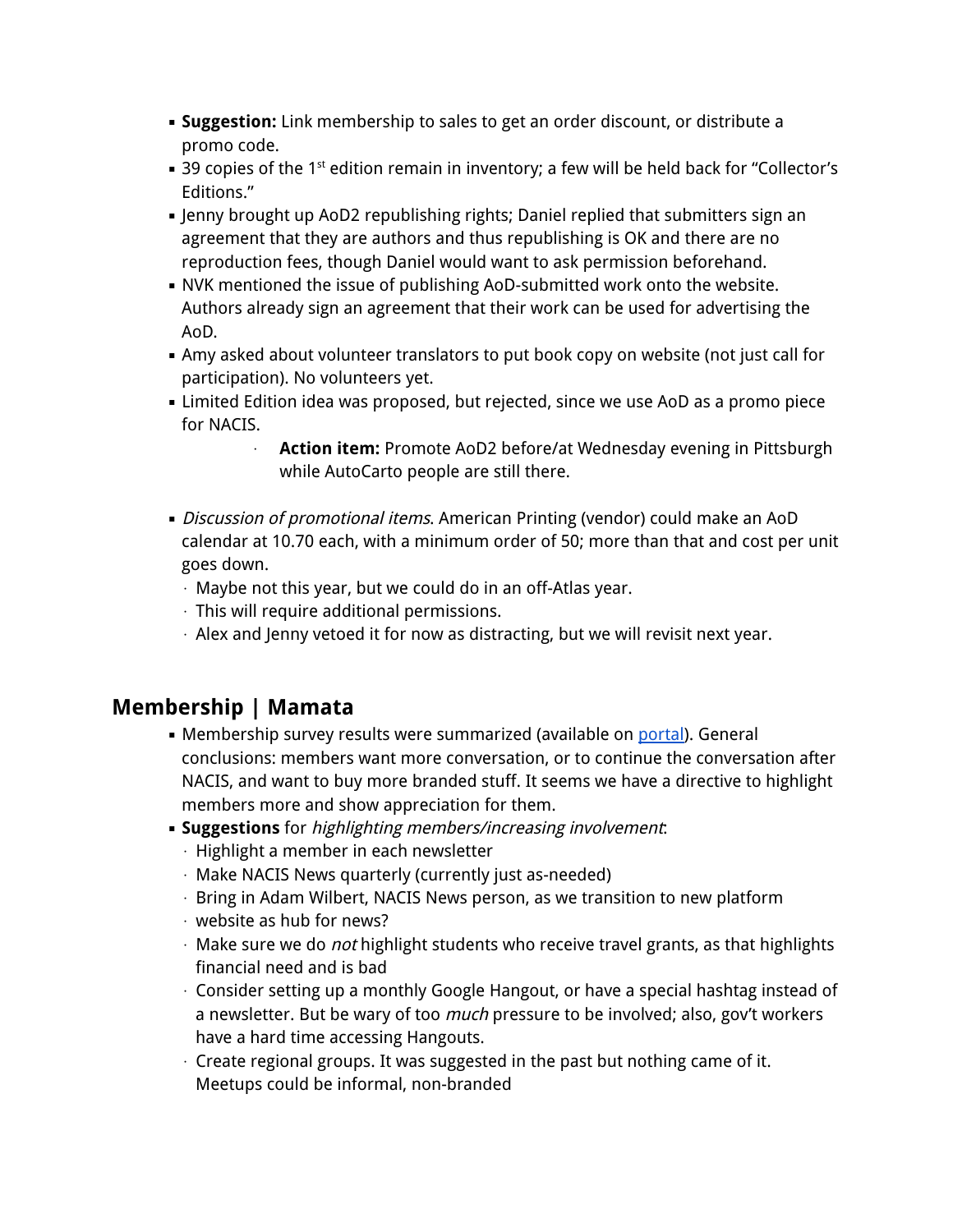- ⋅ Push CartoTalk and more active involvement there
- ⋅ Give long-term members some recognition, with shoutouts at the banquet.
- ⋅ Have small gifts for some members (see also branded merchandise)
	- **Action item:** Bring NACIS materials to State of the Map, meetups, other conferences.
- **Example Suggestions** for *branded merchandise*, now that we have a new logo.
	- ⋅ Add stickers to the registration bags at Pittsburgh annual meeting (people liked that when done before)
	- ⋅ Create a web badge for other websites (see also website notes)
	- ⋅ **No white t-shirts**. Dark blue was suggested (Alex). But for t-shirts, sales and distribution are always an issue. Cafepress is cheap/flimsy, but there are other platforms for creating/distributing custom-printed on-the-fly merchandise.
	- ⋅ Have a members design competition for swag? Would be a time sink though.
		- **EXTER:** We need at least one physical item at the Annual Meeting. Other ideas welcome.
		- **Action item:** Create buttons (3/4"), Tanya will make, and stickers with the NACIS Pittsburgh logo. Alex will send logos to Mamata. Cost will come out of conference budget.
- **Suggestions** for other member benefit research.
	- ⋅ Discounts on rental cars
	- $\cdot$  Discounts on map software
	- ⋅ Discounts on software training
	- ⋅ Discounts at National Geographic or Maps.com
	- ⋅ We will probably not get discounts at Avenza.
		- **EXTER** Action item: Have one or two of these ready to go by Annual Meeting.
		- **Action item:** Maggie will follow up with Adobe (via National Geographic) to get some general member benefits, or at least one or two things as a door prize for banquet.
		- **Action item:** Mamata will follow up with ESRI for member benefits.
- To solve the problem of communicating to members that don't attend the annual business meeting, **suggested** to transcribe business meeting minutes and email all members, or at least post on website and send out the link.
- **We should highlight what affiliate membership means, to try to attract businesses.** 
	- **Action item:** Tanya will work with Mamata to create a breakdown of where membership dues go.
	- ⋅ **Action item:** Generate ideas for increasing gender/minority diversity; share with communications committee.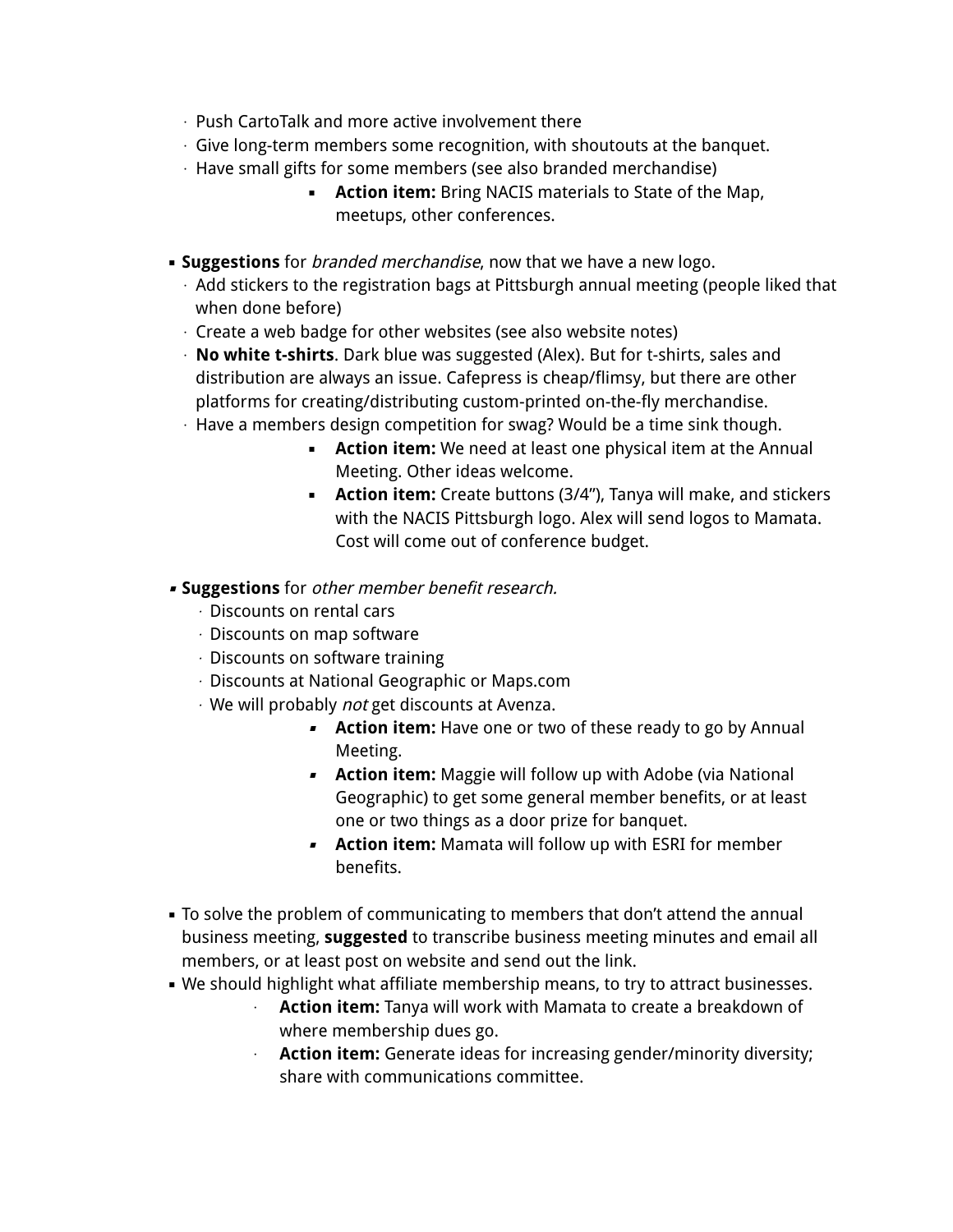## **Budget finalization | Jenny**

· Discussion about copyright return/DOI assignment project. Originally budgeted \$9600 to contact all back-issue authors and give all articles a DOI (\$10-15 per article,

 $\sim$  10 articles per issue). It is felt that this is too much \$ for next year's budget, especially because there hasn't been a high demand to return copyright.

- ⋅ **Suggested** to do DOI assignment/copyright return only for the last five years, or refereed articles only
- ⋅ If authors want to they can contact us for copyright. **Suggested to** send email blast to gauge interest, and do just last 5 years plus cherry picking whatever requests come our way
- ⋅ **Decided** to prioritize DOI assignment; then work on returning copyright for last 5 years, and keep going up to budget cap. Set budget to \$5000 and revisit next year.
	- **Action item:** Make sure CB award domain is not on auto-renew, so that content can be on nacis.org only. Martha will find out who started it (starting with Tim Stallman).
- **.** Alex moved to approve 2014 budget; motion seconded and unanimously passed.

### **Other business**

- **Suggested to** create a special, personal invite to non-academics to attend NACIS (Amy); pull a list from the membership database to invite those who haven't attended in a few years.
	- o **Action item:** Any board member can invite who they wish, but send the invitation yourself, and cc Alex and Amy.
- **.** Next Skype call will focus on Annual Meeting and supporting Alex.

# **Website Refresh | Nathaniel**

### **Overall goals: 1) make a new look, and modernize content; 2) have the site live by end of April**

- Comments about the website should go directly to **NVK**. Edits to text should be done directly on the website; we are no longer using Google Docs. We are not worried about cross-editing at this time. Board members have direct access to the site.
- Site designers are European contractors who won the Student Map Contest prize a few years ago; competitive bid and good customization options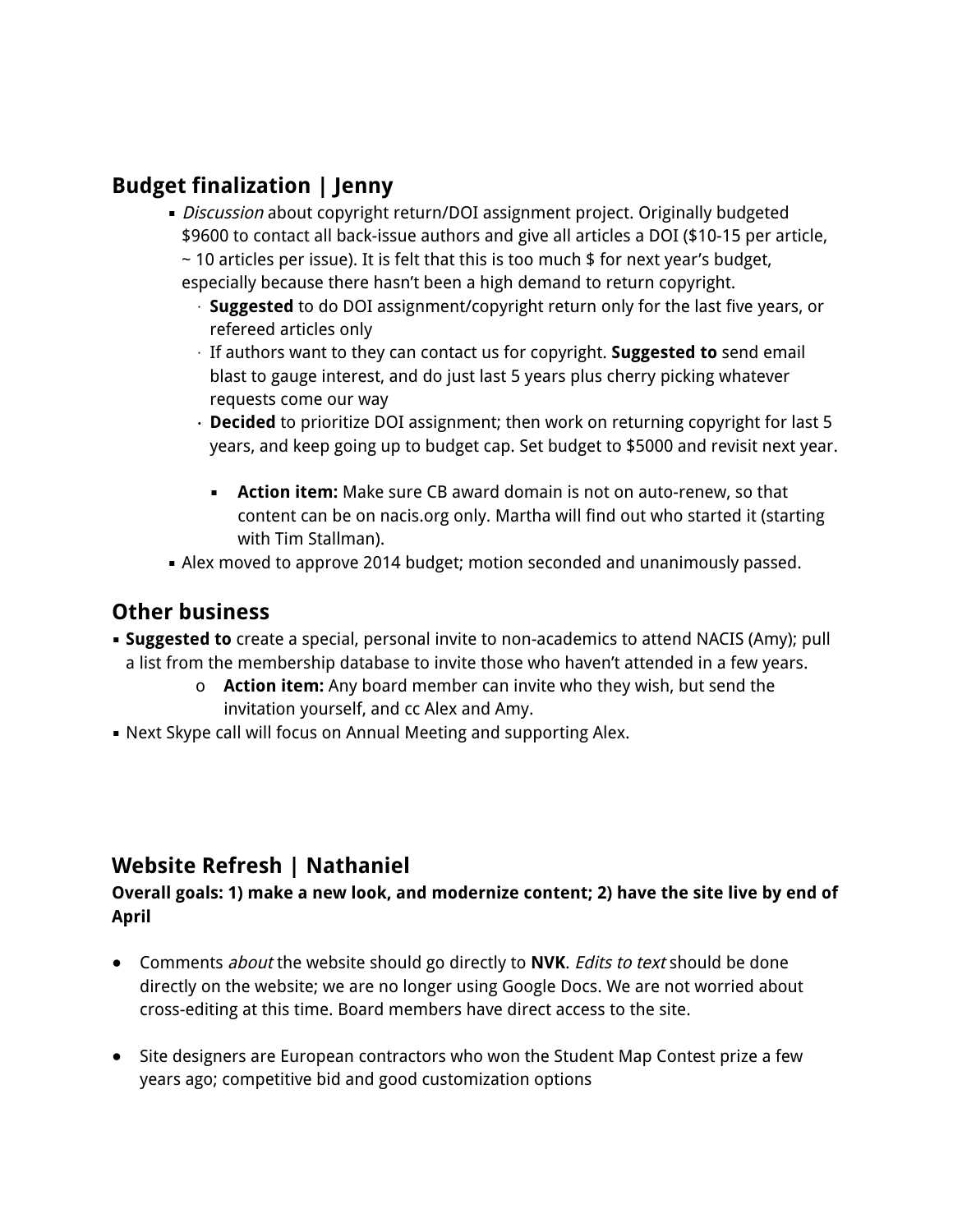### **New site addresses concerns with current website:**

- Easy to edit with a familiar CMS. New site will use Wordpress-based WSIWYG editor
- Admin and edit rights. All board members will have basic admin rights, with 1-2 full access accounts.
- New site consolidates content to top-level menu items.
- Half of all pages on current site were orphaned. Those have either been reorganized or retired.

### **Features of new site main page:**

- Rotating artwork using a Photoshop template and editable text
- Tiles templates with image and custom text
- **Suggestion:** Add a countdown to the Call for Proposals (abstracts) on the main page (Alex).
	- **Action item:** Reshuffle tiles on front page with Atlas of Design on first line of the homepage tiles.
	- **Action item:** NVK will rework Gallery page.
- **Remove the resources tile and page entirely from site.** Concern its outdated and too much to maintain even if refreshed.

### **Social Media/News/Communication/Contact.**

- Should we get rid of the Facebook section? (no consensus) Wasn't working when demo'd to board.
- Combine multiple twitter feeds from multiple accounts (@nacis PCD, @nacis\_news) into one single stream on the site? Or, a general NACIS Twitter hub including nacis-related hashtags (tends to be highly active during the conference)? Use a list for this? What happens during the annual meeting when it's all hash tag based?
	- **Action items:** Include a direct link to twitter hashtag search on main page; add NACIS twitter handles to Contact page.
- **Suggestions:** Add members' individual Twitter handles to both About (Board members) and Members page (Maggie).
- **Suggestion:** Add a Twitter 'rainfall' graphic for the annual meeting for display at the annual meeting (Lou, not for website, just for annual meeting prep);
	- **Action item:** Andy volunteered to research this.
	- **Action item:** Group all communication into a general NACIS News feed; the NACIS News page under Publications tab will be more like a blog. News items will always be sent to NACIS News, and no orphans!
- Tanya is using MailChimp to merge HTML mail appearance with website appearance.
- **Suggestion:** Sync the membership directory and MailChimp.
	- **Action item:** NVK will research discuss with contractors if there is a good plugin on WP alone or if MailChimp integration is an option.
	- **Action item:** Pat will update LinkedIn page (so it's an open group, better for nacis.org integration).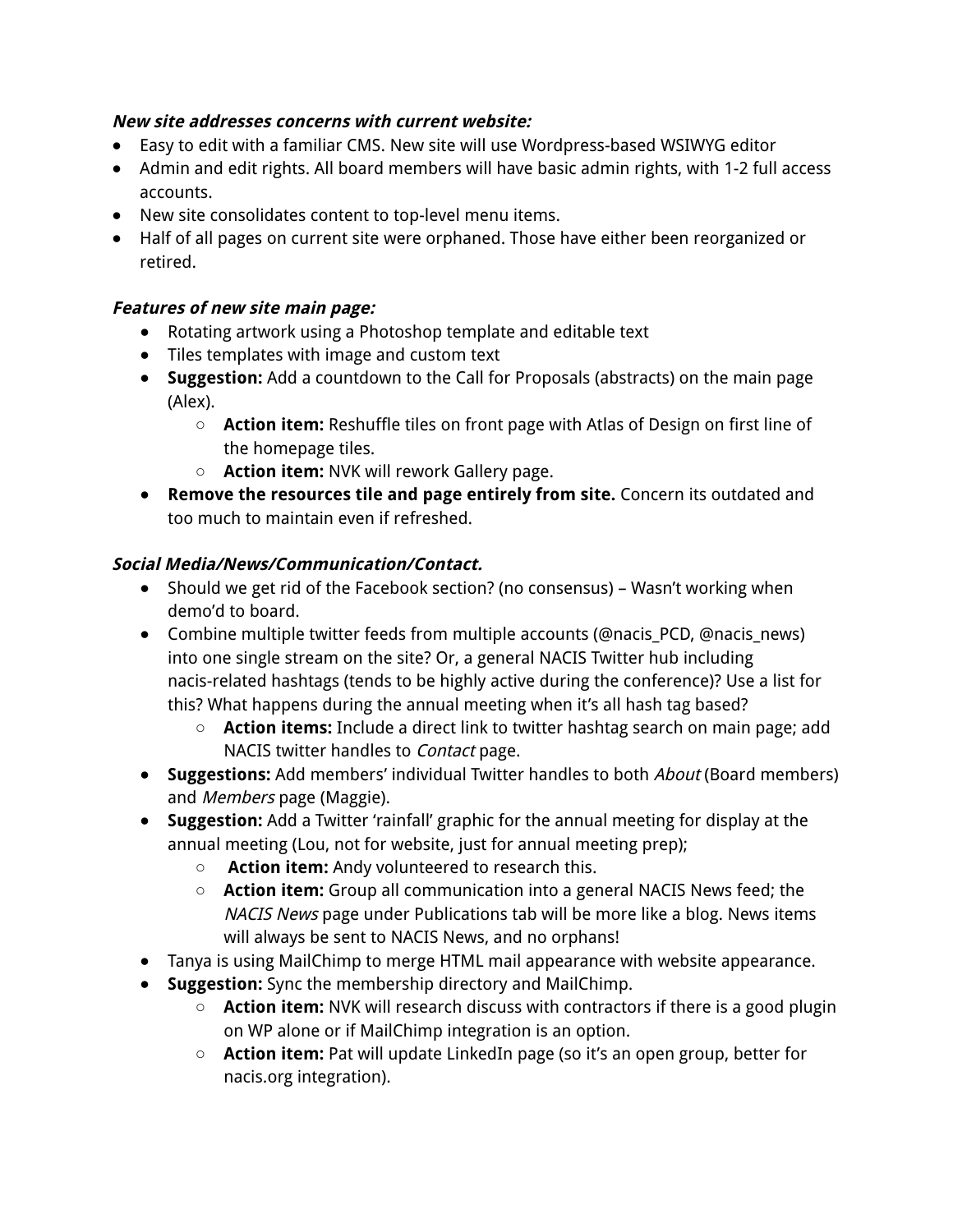### **Annual Meeting/Conference registration**

- the page has some issues, although it's about 80% done. The wording, selection, and order of events on the registration page needs more work (Jenny; NVK to followup).
- We need to make it explicit that extras are not part of the conference.
- **Discussion:** Add descriptions/subtitles to each item (NVK). Make it "main conference" instead of "full conference" (Alex) or "conference" and "pre-conference" (Jenny), although NNO isn't pre-conference. Move pre-con events above main con events so that it is chronological (Lou), with maybe a tiny calendar to show the order of events. Create an "all-access" pass (Lou) or an "optional activities all-access" pass (Alex).
- Fix the one-day-only conference passes, as they are cluttering up the list (NVK).
- **Suggestions:** Make Friday-Only or Thurs-Only in smaller type (Lou); need a Wednesday option for the AutoCarto holdovers (Alex). We do need to make sure that the one-day option is cost-prohibitive enough to keep people from just purchasing multiple single days instead of the full conference.
	- **Action item:** Alex will coordinate with Dan Cole (sp?) of CaGIS to merge their closing night/our opening night.
- Adjust workshop proposals (requires \$)?
- **Suggestion:** We might need a second page just for workshops/field trips as a separate registration, especially for those who need to sign up for those items separately from conference, and to eliminate the burden on the reg desk (Alex). **But we will need to include membership bill and conference bill on the same form.**
	- **Action item:** Add a "Donate" field on registration and membership forms for student travel award. Old conference registration forms used to have a line for that, but we did not have that last year. It needs to be trackable, however, in treasurer reports. NVK will follow up.
	- **Action item:** Add **Poster** and **Map Gallery** entry forms to the "Participate" page. These are ready now, linked from NACIS.org.
	- **Action item:** Include SlideShare programs and program guides on Past Conference Programs page. (**Important:** Some program years are both PDF and other formats).
	- **Action item:** Add proper text to Student Map Award winners page.
- All of Martha's edits in Google Docs didn't get moved over yet? Either copy that over or if none available ask Martha to fill in.

### **Community**

- page drop-down menu needs to be reordered (Mamata).
	- **Action items:** Remove "Resources" and replace "Resources" tile on home page. Add a "Get Involved" page about board memberships &c (Alex). Add "About society" to the Community tab. Cartotalk needs a landing page to be consistent with other site behavior (Cartotalk also needs to be skinned like new site).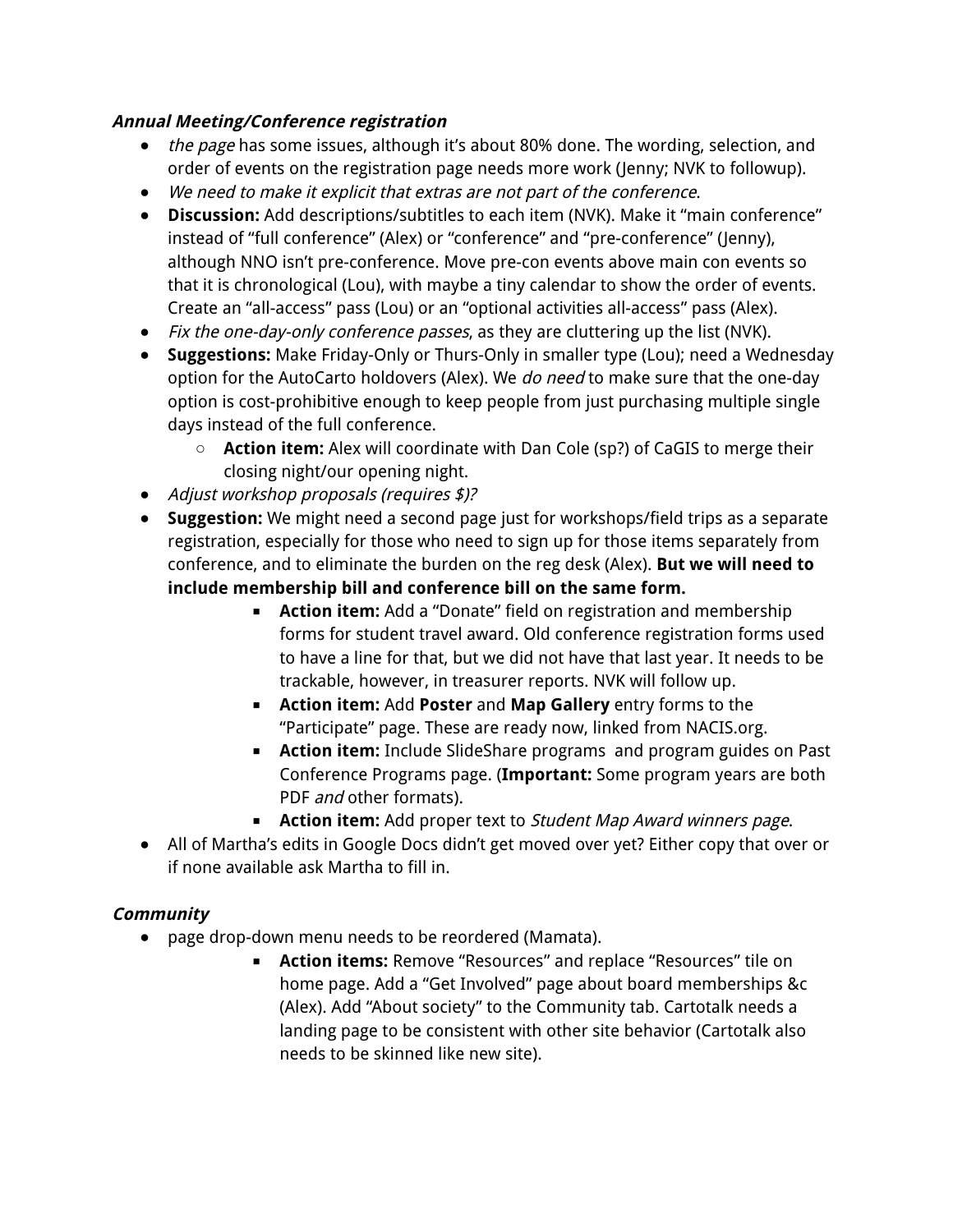- **Action item:** Consensus on the reordered dropdown menu (top to bottom): About the society, Get Involved, Cartotalk, Members, Companies, University Labs.
- **Action item:** Change "Legal" and split into two "Bylaws" and "Constitution" sections on About page.

### **Company**

- Much discussion about including companies that are nonmembers. Some consensus that we should *not* have companies on the list that are not members/have no NACIS business. But then we have a weak list, and requires someone to go through list and pester companies to update their membership. Either we modify the database or ask companies to update/renew membership.
- **Suggestion:** Affiliate members should have extra fields in membership signup to include information; maybe lapsed membership results in being suppressed on the page (NVK).
- Notes on affiliate membership to clear up confusion: Affiliates get 2 member rates to conference. A certain number of personal memberships in a company does not translate into automatic affiliate membership. Is there a coupon code to allow for this during registration? (Question)
- What about sole proprietorship? (Lou) Can an individual just do the individual memberships, with a check box on the form to list as affiliate? (Yes) How is this allowed for in the member profile? (Question) Any member profile can list company information into the company listing? Honor system? (We use honor system and then police elsewhere)

### **Membership**

- **Suggestion:** We need a better description of what dues are paying for on new Membership page (Mamata).
- Mamata to work on text for Get Involved, Members, and Join pages

### **Publication**

- Add NACIS News to publication list? (See also notes about having the News page be more like a blog).
- Unify branding of Atlas of Design and CP.
	- **Action item:** Add banner to AoD page at nacis.org.
- Add link to Natural Earth (naturalearth.com) under the publications tab (will need landing page and then offsite link from the landing page, like CartoTalk change).

### **Locator map discussion.**

● Should we have MapBox or leave it at default Google? MapBox custom style was suggested but vetoed. Decided that we will pay the fee for the **Basic** MapBox (with MB branding) \$60/year. MapBox has been involved with NACIS the last several years, also offers easy customization options.